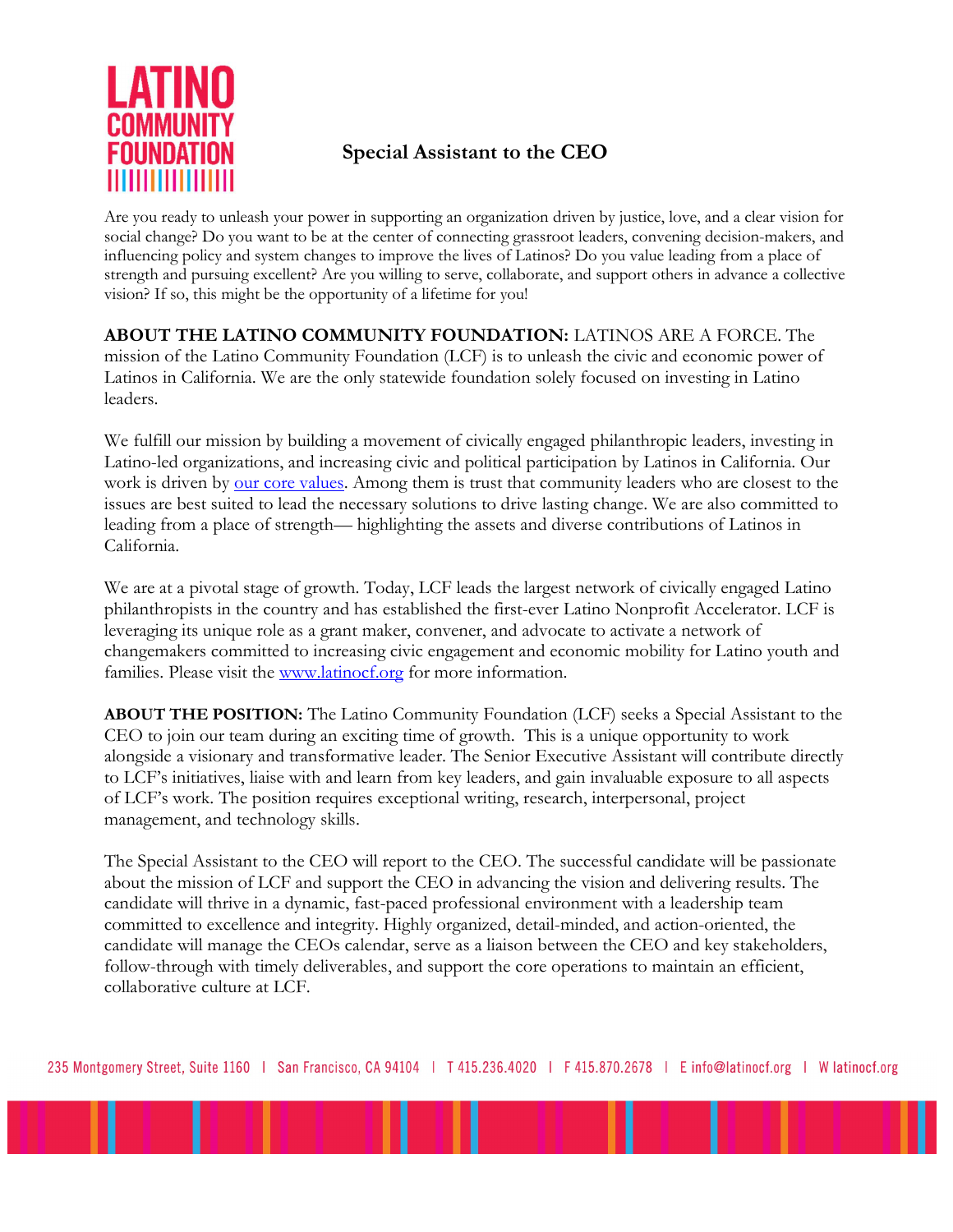Individuals committed to service, driven by justice, and who rise by lifting others should apply.

## KEY RESPONSIBILITIES:

- Lead efforts to keep CEO informed, organized, and prepared to advance the mission of LCF.
- Filter and attend to the day-to-day administrative functions of the organization so that the CEO can focus on high-level leadership and strategy functions.
- Manage CEO's calendar, coordinate details before and after meetings, and execute the timely follow-up for commitments made at meetings.
- Daily manage CEO's calendar of events with foresight and a focus on priorities as identified in collaboration with CEO. Communicate changes and proactively triage on the CEO's behalf.
- Organize and prepare for meetings, including gathering information from communications and senior staff and attend to logistics of meetings.
- Coordinate travel arrangements and manage logistics, including reservations for flights, hotels, ground transportation, and arranging meeting locations when needed.
- Draft, review, and send communications on behalf of CEO.
- Answer and respond to phone calls, communicate messages and information to CEO.
- Work with philanthropy team to prepare briefings on prospective donors prior to key meetings.
- Lead with LCFs values to cultivate relationships with funders, partners, and government officials.
- When appropriate, travel with CEO to support and elevate LCF mission.

## Internal Communications

- Support bi-weekly Senior Team meetings.
- Work closely with Senior Communications Manager to execute internal communications strategy (i.e., assist with staff newsletters).
- Manage and help CEO and Senior Team plan and lead productive bi-monthly staff meetings.

## Event Coordination and Support

- Provide support in the coordination and planning of signature events at LCF. Create an effective process to curate and maintain list of venues, cultural performers, catering services, and other event related services.
- Oversee the logistics of meetings led or attended by the CEO, including welcoming guests, ordering food, coordinating event set-up, communicating with staff, supporting attendee and speaker requests, and working with Operations Manager to execute post-event logistics.

## Governance Support

- Coordinate and schedule Board and Committee meetings.
- Prepare, maintain, and archive governance documents, including Board and committee minutes, committee charters, and resolutions.
- Manage production of quarterly Board Book and Committee materials.
- Serve as liaison between CEO and Board.
- Support Trustees in performing their responsibilities and communicate key events and dates.